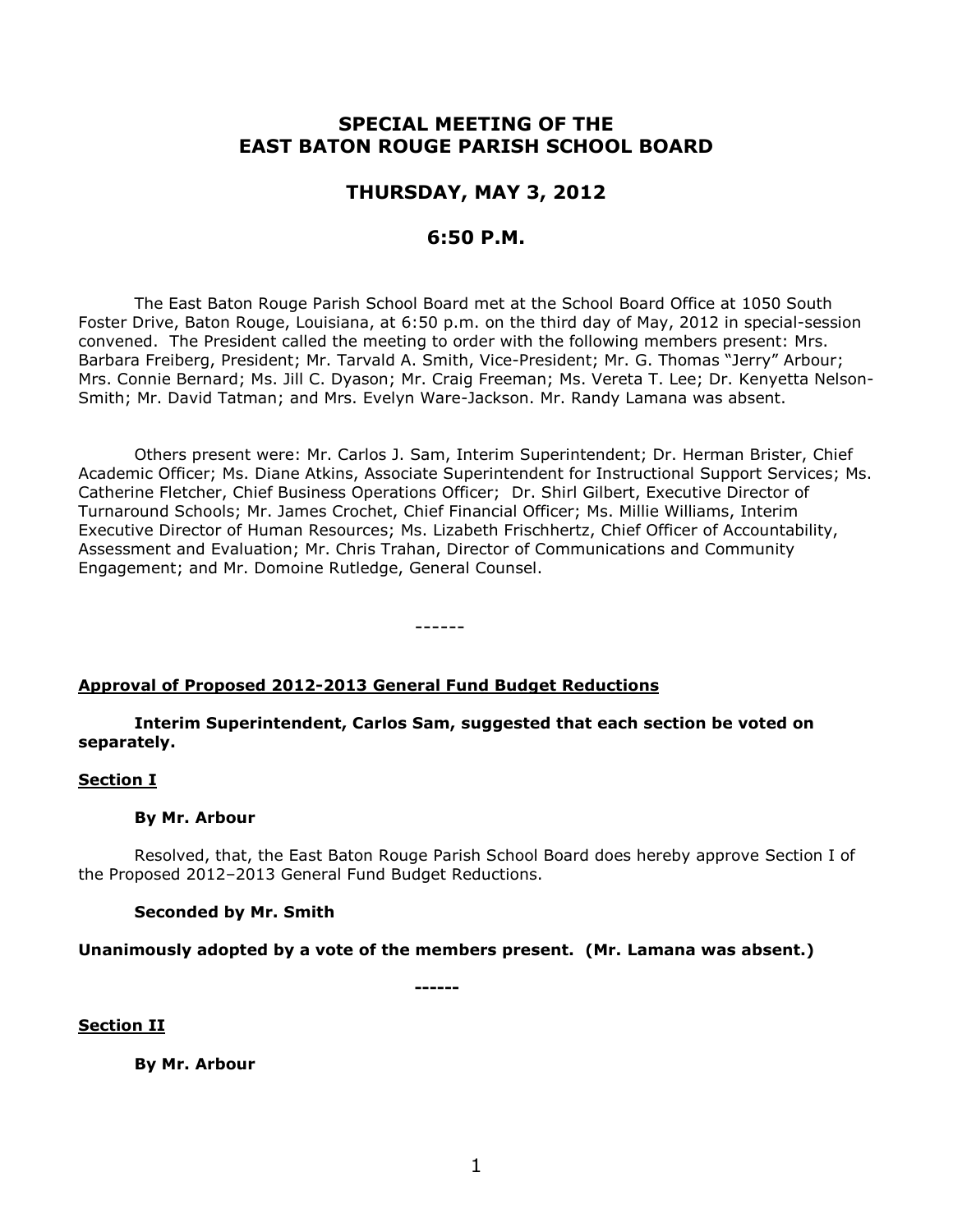Resolved, that, the East Baton Rouge Parish School Board does hereby approve Section II of the Proposed 2012–2013 General Fund Budget Reductions.

# **Seconded by Mr. Freeman**

**Unanimously adopted by a vote of the members present. (Mr. Lamana and Ms. Lee were absent.)**

**------**

## **Section III**

## **By Mrs. Bernard**

Resolved, that, the East Baton Rouge Parish School Board does hereby approve Section III of the Proposed 2012–2013 General Fund Budget Reductions.

## **Seconded by Mr. Tatman**

## **Unanimously adopted by a vote of the members present. (Mr. Lamana was absent.)**

**------**

## **Section IV**

### **By Mr. Tatman**

Resolved, that, the East Baton Rouge Parish School Board does hereby approve Section IV of the Proposed 2012–2013 General Fund Budget Reductions.

**Seconded by Mr. Smith**

# **Unanimously adopted by a vote of the members present. (Mr. Lamana was absent.)**

**------**

**Section V, Items b) and c) Only**

### **By Mr. Arbour**

Resolved, that, the East Baton Rouge Parish School Board does hereby approve Section V, Items b) and c), of the Proposed 2012–2013 General Fund Budget Reductions.

# **Seconded by Dr. Nelson-Smith**

# **The vote on the motion was as follows:**

**Yeas: (8) Mr. Arbour, Mrs. Bernard, Ms. Dyason, Mr. Freeman, Mrs. Freiberg, Dr. Nelson-Smith, Mr. Tatman and Mrs. Ware-Jackson**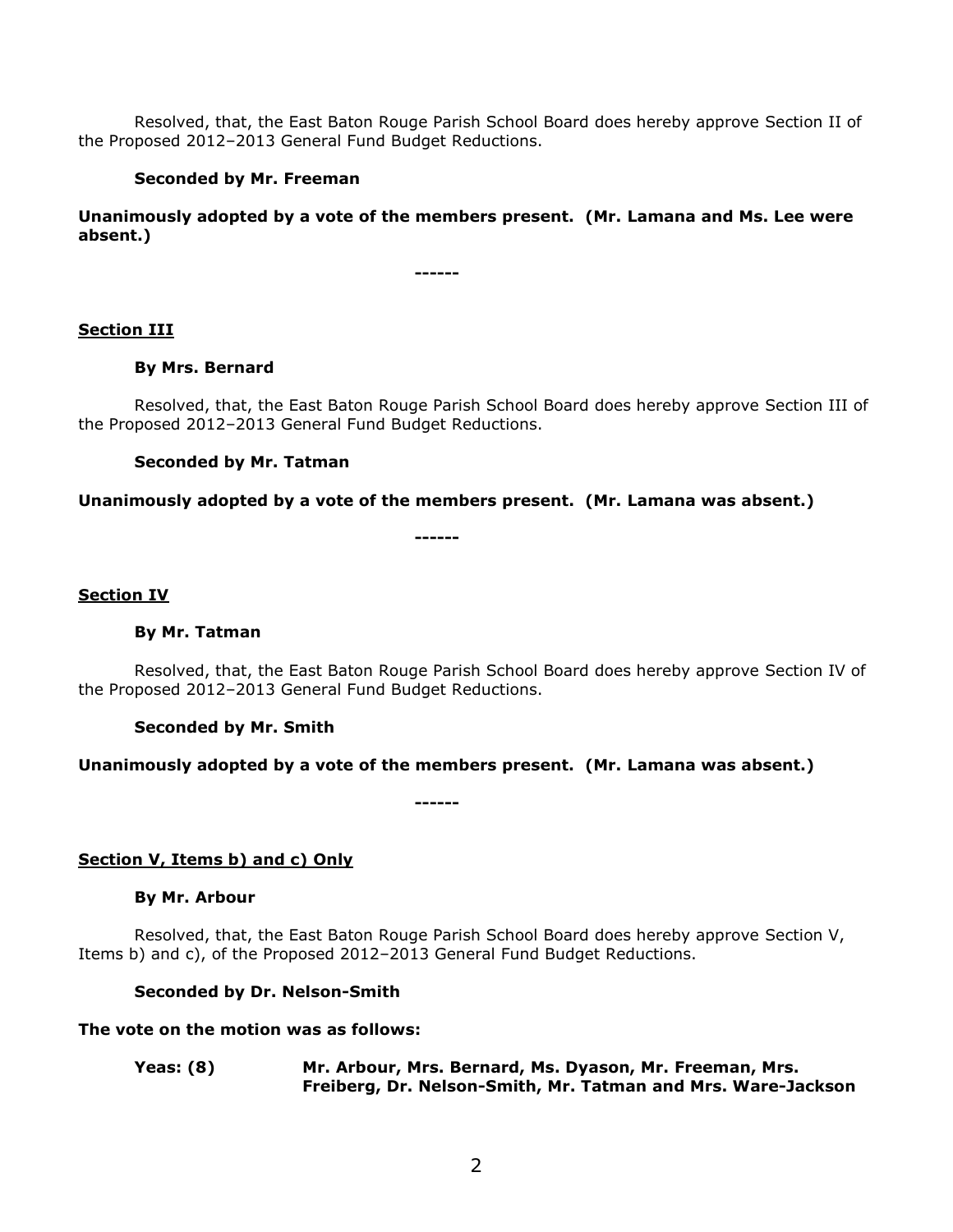**Nays: (0) None**

**Abstained: (2) Ms. Lee and Mr. Smith**

**Absent: (1) Mr. Lamana**

**The motion was declared adopted.**

**------**

# **Section VI, Item a) Only**

## **By Mr. Arbour**

Resolved, that, the East Baton Rouge Parish School Board does hereby approve Section VI, Item a) only, of the Proposed 2012–2013 General Fund Budget Reductions.

# **Seconded by Mr. Smith**

## **Unanimously adopted by a vote of the members present. (Mr. Lamana was absent.)**

**------**

# **Section VII, Item b) Only**

### **By Mrs. Bernard**

Resolved, that, the East Baton Rouge Parish School Board does hereby approve Section VII, Item b) only, of the Proposed 2012–2013 General Fund Budget Reductions.

# **Seconded by Dr. Nelson-Smith**

### **The vote on the motion was as follows:**

**Yeas: (9) Mr. Arbour, Mrs. Bernard, Ms. Dyason, Mr. Freeman, Mrs. Freiberg, Dr. Nelson-Smith, Mr. Smith, Mr. Tatman and Mrs. Ware-Jackson**

- **Nays: (0) None**
- **Abstained: (1) Ms. Lee**
- **Absent: (1) Mr. Lamana**

**The motion was declared adopted.**

**------**

# **Section VIII**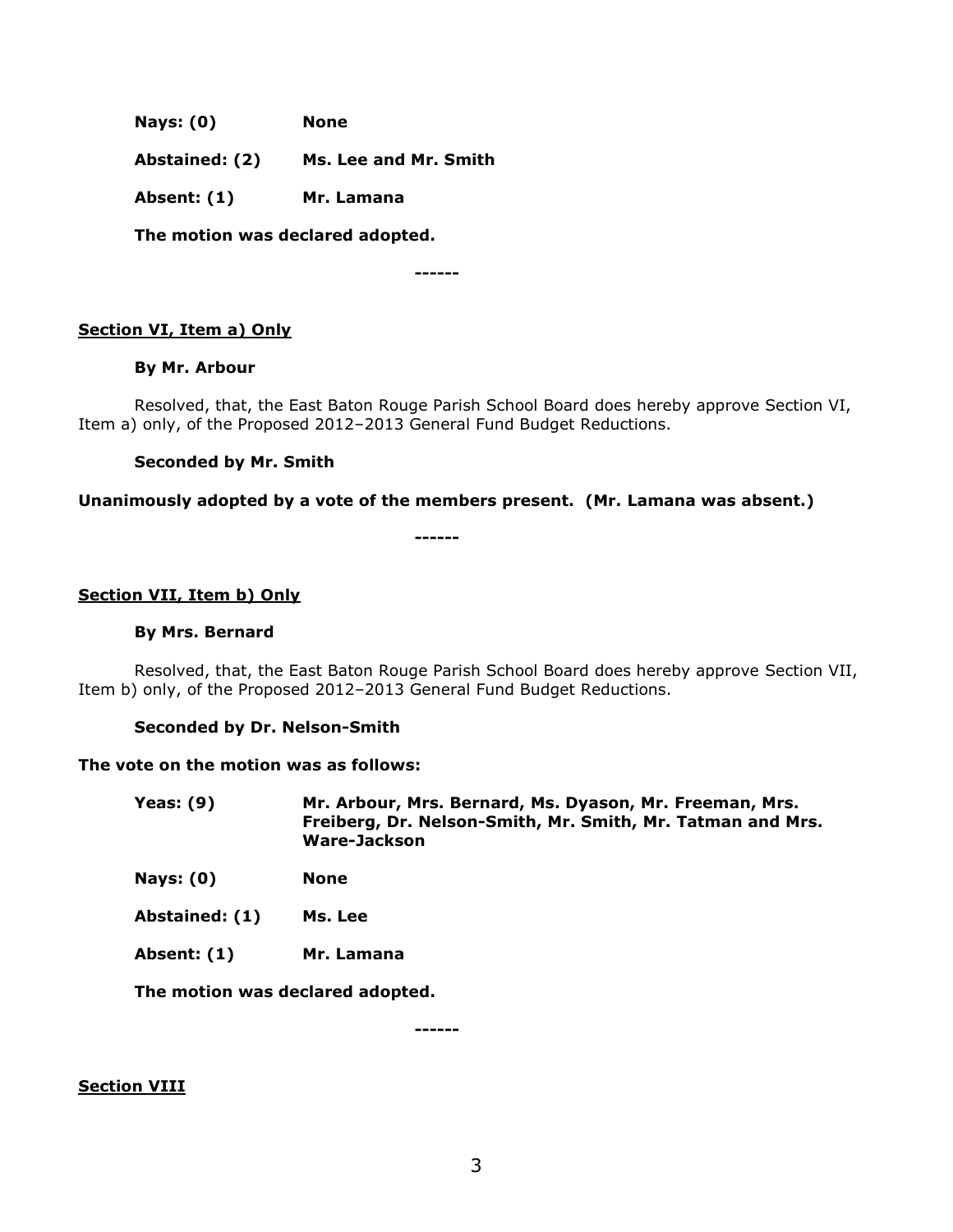### **By Mr. Arbour**

Resolved, that, the East Baton Rouge Parish School Board does hereby approve Section VIII, of the Proposed 2012–2013 General Fund Budget Reductions.

### **Seconded by Ms. Lee**

**The vote on the motion was as follows:**

- **Yeas: (9) Mr. Arbour, Mrs. Bernard, Ms. Dyason, Mr. Freeman, Mrs. Freiberg, Ms. Lee, Mr. Smith, Mr. Tatman and Mrs. Ware-Jackson**
- **Nays: (0) None**
- **Abstained: (1) Dr. Nelson-Smith**
- **Absent: (1) Mr. Lamana**

**The motion was declared adopted.**

**------**

## **Section IX**

### **By Mr. Arbour**

Resolved, that, the East Baton Rouge Parish School Board does hereby approve Section IX, of the Proposed 2012–2013 General Fund Budget Reductions.

### **Seconded by Mr. Smith**

**Unanimously adopted by a vote of the members present. (Mr. Lamana was absent.)**

**------**

# **Approval of the Proposed 2012-2013 General Fund Budget Additions**

### **By Mr. Tatman**

Resolved, that, the East Baton Rouge Parish School Board does hereby approve the Proposed 2012–2013 General Fund Budget Additions.

### **Seconded by Ms. Dyason**

**Unanimously adopted by a vote of the members present. (Mr. Lamana was absent.)**

**------**

# **There being no further business, the Board adjourned by acclamation.**